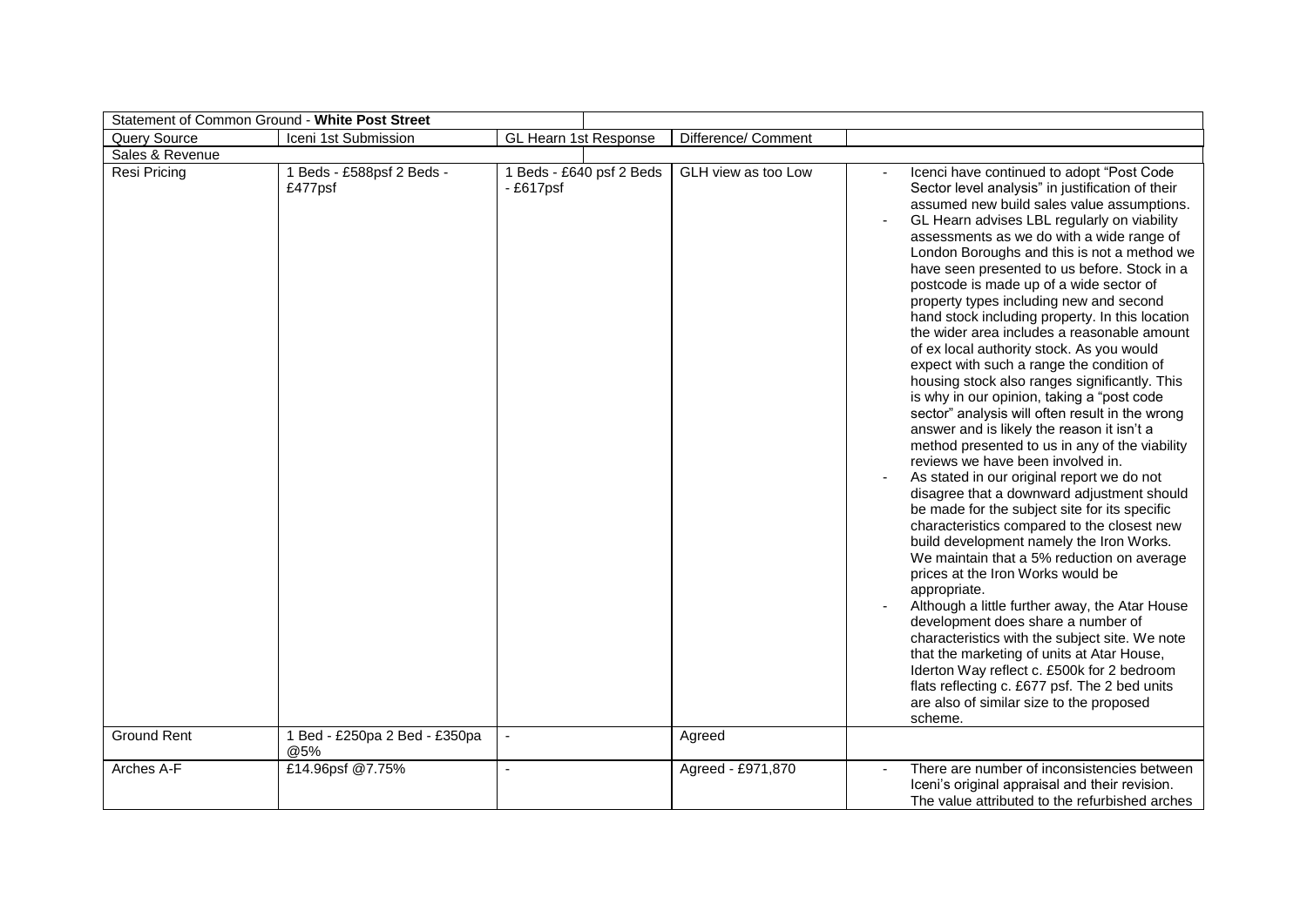|                                           |                             |    |                  |                |                                | is one of them.<br>The original report and appraisal reflected a<br>rental value of £103,420, which GL Hearn<br>agreed. Iceni's latest modelling appears to<br>have made a downward adjustment to the<br>rental value attached to the arches and now<br>reflects a total rental of £62,302 for Arches A-<br>F which equates £8.97 psf.<br>We assume this to be an error and have<br>adopted Iceni's original position.                                                                                                              |
|-------------------------------------------|-----------------------------|----|------------------|----------------|--------------------------------|-------------------------------------------------------------------------------------------------------------------------------------------------------------------------------------------------------------------------------------------------------------------------------------------------------------------------------------------------------------------------------------------------------------------------------------------------------------------------------------------------------------------------------------|
|                                           | <b>Commercial New Build</b> |    | £16.50psf @7.50% | $\blacksquare$ | Agreed - £580,522              |                                                                                                                                                                                                                                                                                                                                                                                                                                                                                                                                     |
| <b>Scheme Areas</b>                       |                             |    |                  |                |                                | The revised appraisal refers to a scheme<br>totalling 3,200.75 sqm (GIA). The original<br>appraisal referred to 2,929.78 sqm (GIA). No<br>mention of revisions to the scheme has been<br>mentioned in the response report and we<br>seek clarification on this point.<br>We note that the original appraisal had a<br>gross to net of circa 81% for the residential<br>units. The recent appraisal has divided the<br>units into Block A and Block B. Block A uses<br>lower gross to net ratios of 72.08% for 1 and<br>2 bed units. |
|                                           | <b>Development Costs</b>    |    |                  |                |                                |                                                                                                                                                                                                                                                                                                                                                                                                                                                                                                                                     |
|                                           | <b>Construction Costs</b>   |    | £6,886,120       | £6,748,153     | GLH view as too High           | No new compelling evidence has been<br>presented to alter our QS's opinion of costs<br>but ultimately the differences amount to<br>professional experience. Reflecting the<br>characteristics of the site and in order to be<br>proactive we would suggest a reasonable<br>approach would be to adopt the mid-point for<br>modelling purposes i.e. £6,817,137<br>The assumptions around construction costs<br>are subject to confirmation of the scheme<br>areas.                                                                   |
| <b>Construction Only Contingency</b>      |                             | 5% |                  | Agreed         |                                |                                                                                                                                                                                                                                                                                                                                                                                                                                                                                                                                     |
| Developer Professional Fee<br>Contingency |                             |    | 10%              | 0%             | GLH regard as not<br>warranted | Icenci have adopted a professional fee<br>allowance of 11.25%, which is at the very<br>upper end of the typical range. We have<br>given this some further consideration and we<br>do acknowledge this to be a constrained site<br>and therefore we accept Iceni's position of<br>11.25% for the purposes of modelling.                                                                                                                                                                                                              |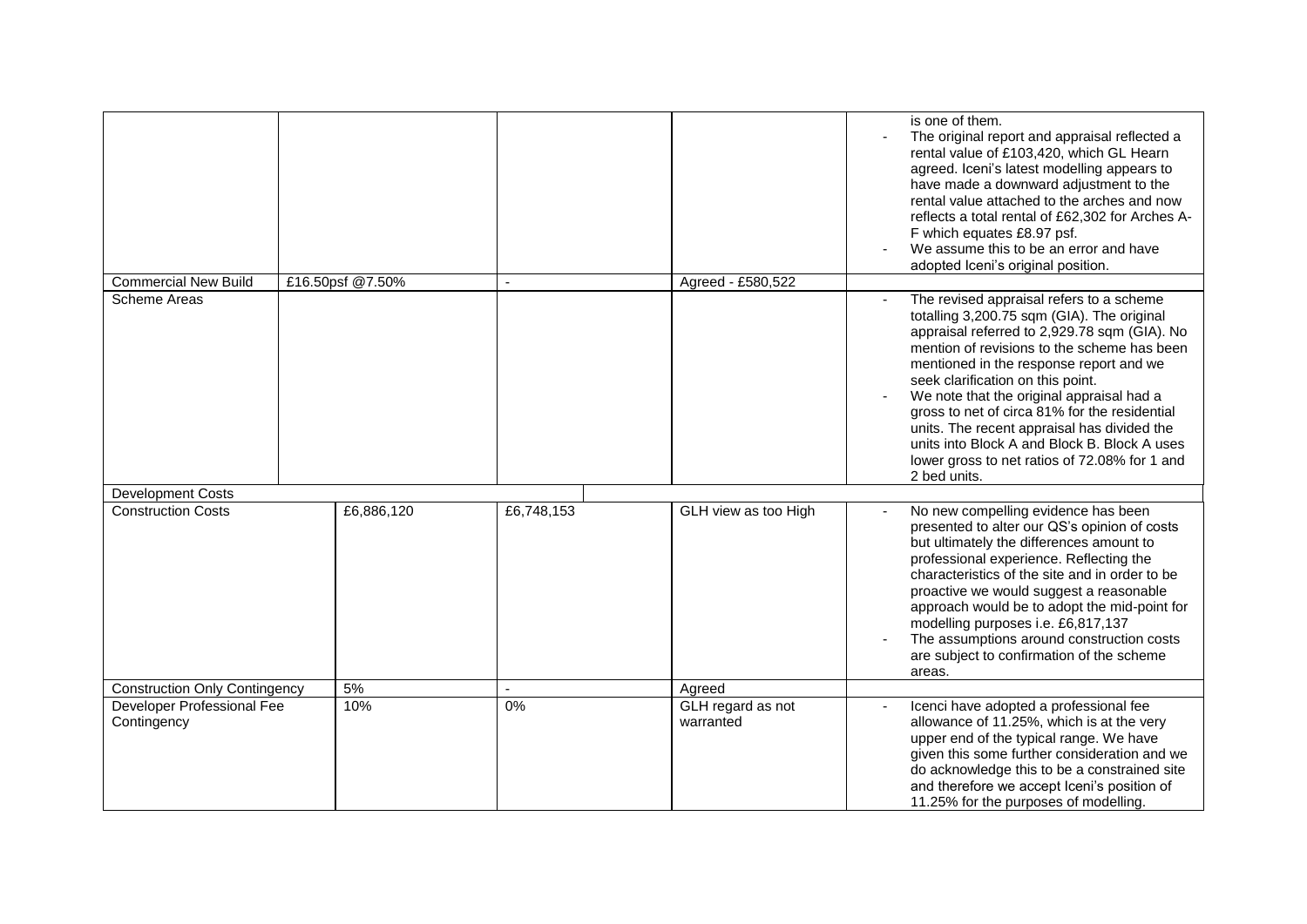|                                                                      |          |            |                                                                                                                            | However we do not accept an additional 10%<br>contingency should be applied to this<br>allowance. This is not standard practice and<br>not seen in any other FVA we have been<br>presented with.                                                                                                                                                                                                                                                                                                                                                                                                                                                                    |
|----------------------------------------------------------------------|----------|------------|----------------------------------------------------------------------------------------------------------------------------|---------------------------------------------------------------------------------------------------------------------------------------------------------------------------------------------------------------------------------------------------------------------------------------------------------------------------------------------------------------------------------------------------------------------------------------------------------------------------------------------------------------------------------------------------------------------------------------------------------------------------------------------------------------------|
| <b>Construction Utilities and Ground</b><br><b>Works Contingency</b> | 10%      | 5%         | GLH view as too High                                                                                                       | We accepted an additional 5% owing to the<br>sites restrictions as well as accepting an<br>upper end range of the typical professional<br>fee range.<br>We maintain that a 5% allowance in the<br>context of the above concessions are more<br>than reasonable.<br>We would highlight that this contingency has<br>been applied to the construction costs of<br>Arches A to F. A contingency allowance for<br>this has already been accounted for within<br>construction only contingency and the revised<br>appraisal therefore double counts<br>contingency in this area. We have corrected<br>this double counting for the purposes of our<br>updated modelling. |
| <b>Professional Fees</b>                                             | 11.25%   | 10%        | GLH view as too High                                                                                                       | See comments above re build costs and<br>contingency allowances.                                                                                                                                                                                                                                                                                                                                                                                                                                                                                                                                                                                                    |
| Marketing, Sales and letting Fees                                    | Various  |            |                                                                                                                            | Agreed                                                                                                                                                                                                                                                                                                                                                                                                                                                                                                                                                                                                                                                              |
| <b>Purchaser's Costs</b>                                             | 6.78%    |            |                                                                                                                            | Agreed.                                                                                                                                                                                                                                                                                                                                                                                                                                                                                                                                                                                                                                                             |
| <b>CIL</b>                                                           | £243,192 |            | Iceni to Provide<br>Calculation of CIL                                                                                     | We have adopted Iceni's CIL liability for the<br>purposes of our modelling but we would<br>recommend that this is verified by LBL's CIL<br>officer and if different updated in due course.                                                                                                                                                                                                                                                                                                                                                                                                                                                                          |
| Interest/Finance                                                     | 7.825%   | 7%         | GLH view as too High                                                                                                       | Agreed at 7% as per report but not included<br>in revised appraisal. We have maintained an<br>all-in finance cost of 7% in our updated<br>modelling. This is at the upper end of finance<br>rates presented to us in FVA's in the borough.                                                                                                                                                                                                                                                                                                                                                                                                                          |
| <b>Developers Profit</b>                                             | 25%      | 20%/15%/6% | GLH regard Profit as too<br>High - 20% private<br>residential, 15% on<br>commercial and 6% on<br>affordable if introduced. | We maintain our position in respect of<br>developer's profit. We have made<br>concessions in respect of build costs,<br>professional fees and contingency levels with<br>will have a direct impact on risk and therefore<br>profit. We would also highlight that it is not<br>unusual that profit margins on private<br>accommodation are reflected below 20% on                                                                                                                                                                                                                                                                                                    |